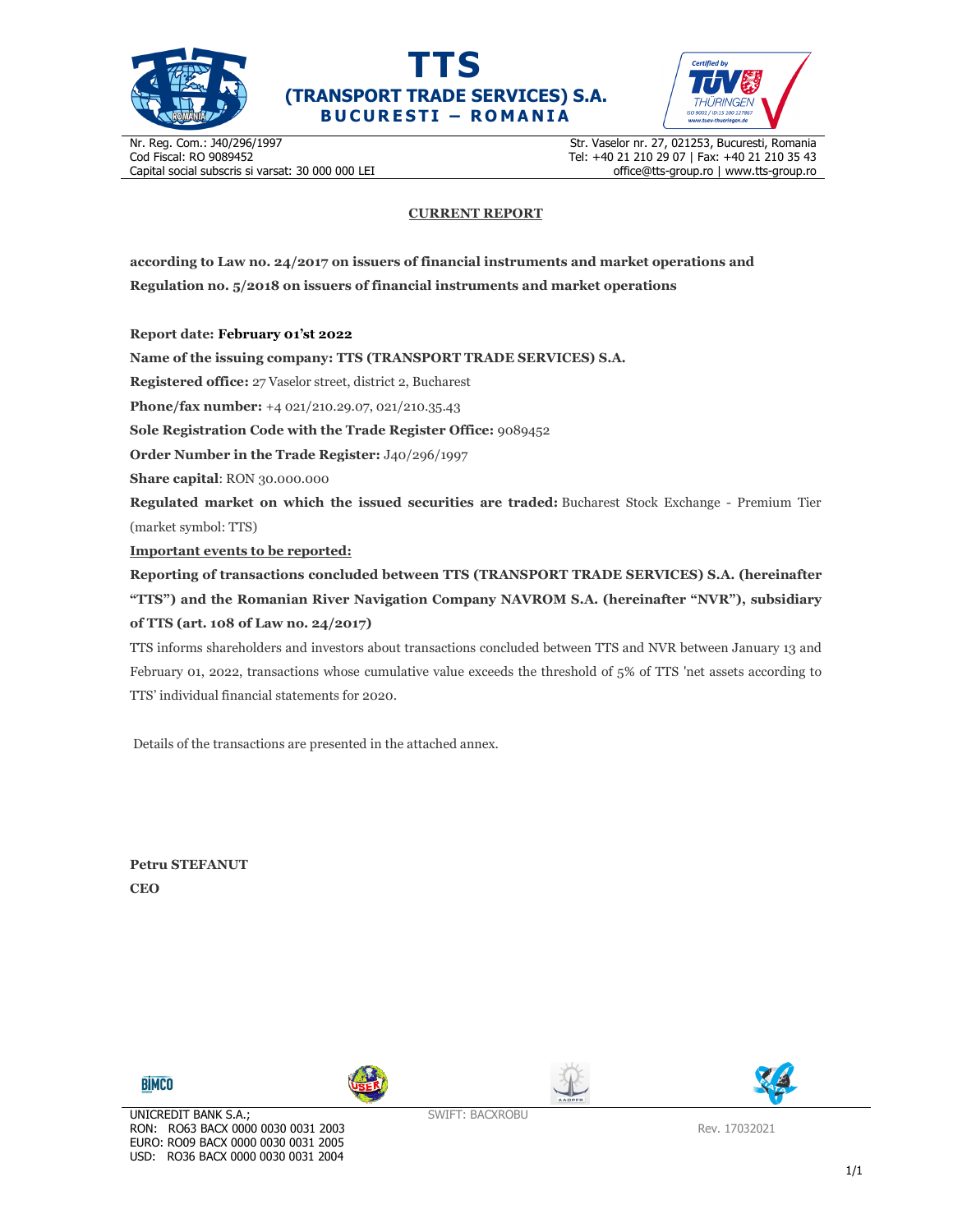





## Nr. Reg. Com.: J40/296/1997Cod Fiscal: RO 9089452 ANNEX 1 Capital social subscris si varsat: 30 000 000 LEI

Str. Vaselor nr. 27, 021253, Bucuresti, Romania Tel: +40 21 210 29 07 | Fax: +40 21 210 35 43 office@tts-group.ro | www.tts-group.ro

| Beneficiary                                                    | Contract ID       | Cumulated value<br>[RON]<br>Jan 13 - 01 feb<br>2021 | Contract<br>date | Expiration<br>date | Subject of<br>the<br>contract | Contract<br>type |    | Guarantees Terms and methods of payment                                | Penalties          |  |
|----------------------------------------------------------------|-------------------|-----------------------------------------------------|------------------|--------------------|-------------------------------|------------------|----|------------------------------------------------------------------------|--------------------|--|
|                                                                | 1238/SM/M/A/18    | 1,093,027.71                                        | $1-Apr-18$       | $1-Apr-23$         | cargo transport               | booking note     | no | between 21 and 45 days from invoicing<br>with payment by payment order | demmurage/dispatch |  |
|                                                                | 1242/SM/M/A/18    | 969,282.11                                          | $1-Apr-18$       | 31-Mar-23          |                               |                  |    |                                                                        |                    |  |
|                                                                | 14/A/003/M/SM/215 | 842,563.72                                          | 1-Jun-13         | 31-Dec-22          |                               |                  |    |                                                                        |                    |  |
|                                                                | 15/A/051/M/MM/001 | 51,625.59                                           | $5$ -Jan-15      | 31-Dec-21          |                               |                  |    |                                                                        |                    |  |
|                                                                | 2034/MB/A/A/19    | 381,927.50                                          | $1-Jul-19$       | 30-Jun-22          |                               |                  |    |                                                                        |                    |  |
|                                                                | 2335/AV/A/A/20    | 129,158.51                                          | $1-Jan-20$       | 31-Dec-21          |                               |                  |    |                                                                        |                    |  |
|                                                                | 2957/MM/M/A/21    | 1,165,555.77                                        | $1-Jan-21$       | 31-Mar-22          |                               |                  |    |                                                                        |                    |  |
|                                                                | 3011/OA/C/A/21    | 1,059,142.72                                        | 1-Mar-21         | 1-Mar-22           |                               |                  |    |                                                                        |                    |  |
|                                                                | 3038/MM/M/A/21    | 208,851.97                                          | 4-Mar-21         | 31-Jan-22          |                               |                  |    |                                                                        |                    |  |
|                                                                | 3094/MV/M/A/21    | 109,421.96                                          | 13-Apr-21        | 13-May-22          |                               |                  |    |                                                                        |                    |  |
|                                                                | 3154/SM/M/A/21    | 107,205.17                                          | 1-Jun-21         | 31-Jan-22          |                               |                  |    |                                                                        |                    |  |
| <b>TTS</b>                                                     | 3165/AR/A/A/21    | 1,205,427.85                                        | 15-Jun-21        | 30-May-22          |                               |                  |    |                                                                        |                    |  |
|                                                                | 3202/OA/C/A/21    | 157,779.81                                          | $1$ -Jul-21      | $1-Jan-22$         |                               |                  |    |                                                                        |                    |  |
|                                                                | 3323/AS/C/A/21    | 103,854.77                                          | 9-Aug-21         | 31-Dec-22          |                               |                  |    |                                                                        |                    |  |
|                                                                | 3324/AR/A/A/21    | 126,467.06                                          | 7-Jul-21         | 31-Dec-21          |                               |                  |    |                                                                        |                    |  |
|                                                                | 3408/OA/C/A/21    | 8,651.83                                            | 13-Sep-21        | 30-Apr-22          |                               |                  |    |                                                                        |                    |  |
|                                                                | 3469/SM/M/A/21    | 146,389.78                                          | 12-Nov-21        | 31-Mar-22          |                               |                  |    |                                                                        |                    |  |
|                                                                | 3472/AS/C/A/21    | 374,417.34                                          | $1-Oct-21$       | 30-Sep-22          |                               |                  |    |                                                                        |                    |  |
|                                                                | 3489/MV/M/A/21    | 81,584.25                                           | 29-Nov-21        | 29-Jan-22          |                               |                  |    |                                                                        |                    |  |
|                                                                | 3513/OA/C/A/22    | 60,984.97                                           | $3$ -Jan-22      | 30-Jun-22          |                               |                  |    |                                                                        |                    |  |
|                                                                | 3530/MV/M/A/22    | 37,080.00                                           | 12-Jan-22        | 12-Feb-22          |                               |                  |    |                                                                        |                    |  |
|                                                                | 3532/MM/M/A/22    | 1,936,544.29                                        | $3$ -Jan-22      | 31-Jan-23          |                               |                  |    |                                                                        |                    |  |
|                                                                | 3538/DT/M/A/22    | 30,825.27                                           | 13-Jan-22        | 15-Feb-22          |                               |                  |    |                                                                        |                    |  |
|                                                                | 3540/MM/M/A/22    | 94,294.47                                           | 10-Jan-22        | 31-Jan-23          |                               |                  |    |                                                                        |                    |  |
| Total value executed in the reported period: RON 10,482,064.41 |                   |                                                     |                  |                    |                               |                  |    |                                                                        |                    |  |
| NVR claims on TTS: RON 10,505,080.23                           |                   |                                                     |                  |                    |                               |                  |    |                                                                        |                    |  |

**BİMCO** 







UNICREDIT BANK S.A.; RON: RO63 BACX 0000 0030 0031 2003 EURO: RO09 BACX 0000 0030 0031 2005 USD: RO36 BACX 0000 0030 0031 2004

SWIFT: BACXROBU